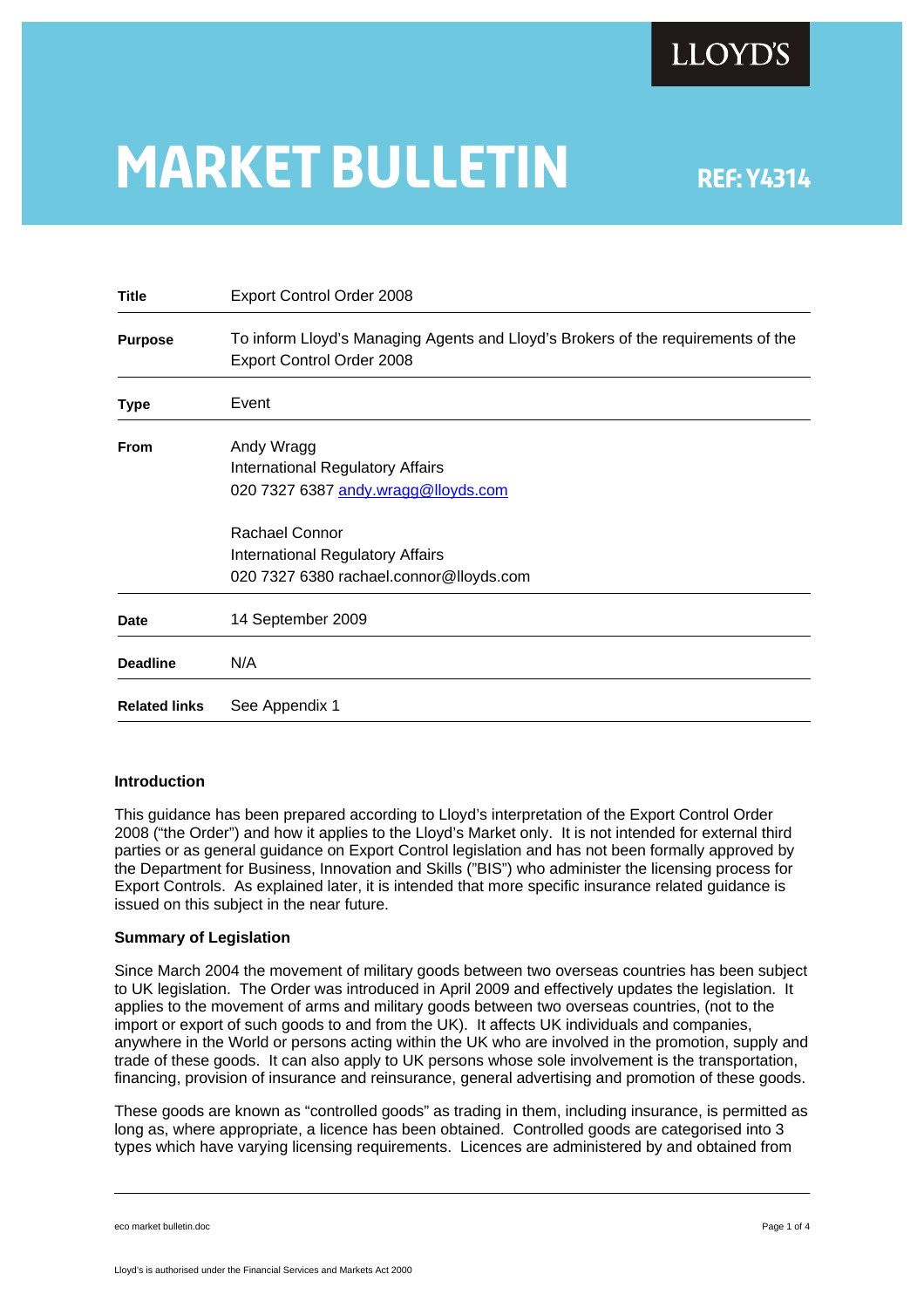the Department for Business, Innovation and Skills ("BIS") (formerly BERR/DTI) and in particular the Export Control Organisation ("ECO") within BIS. Further information about obtaining a licence is set out later in the bulletin.

HM Revenue and Customs ("HMRC") are responsible for enforcing the legislation and investigating any breach. **Breaches of the legislation must be immediately notified to HMRC**. Details of how to report breaches are set out later in the bulletin.

### **Trading (including where required the provision of insurance) without a valid licence is a criminal offence and could result in financial penalties or even imprisonment up to a maximum of 10 years.**

### **Embargoed Destinations**

Some overseas countries are subject to arms embargoes under EU and UN legislation. The list of [embargoed destinations](http://www.berr.gov.uk/whatwedo/europeandtrade/strategic-export-control/sanctions-embargoes/by-country/index.html) is specified in the Order and below. The Order sets out that regardless of the category of controlled goods, any supply or delivery of such goods to these regions is prohibited unless a licence has been approved. As it is an embargoed country, it also means that a licence must be obtained (without exception) for the transport, financing, insurance/reinsurance, advertising and promotion of all categories of controlled goods.

| Armenia                                  | Azerbaijan   | <b>Burma</b> | China              | Democratic Republic<br>of Congo |
|------------------------------------------|--------------|--------------|--------------------|---------------------------------|
| Democratic People's<br>Republic of Korea | Iran         | Iraq         | <b>Ivory Coast</b> | Lebanon                         |
| Liberia                                  | Sierra Leone | Somalia      | Sudan              | Uzbekistan                      |
| Zimbabwe                                 |              |              |                    |                                 |

# **Controlled Goods**

The goods subject to the trade controls are categorised by 3 types and listed under categories A, B and C. The list of goods for each category are found in Schedule 1 (Categories A and B) and Part 1 (Category C) of the Order. For Category A goods (having the highest level of sensitivity), a UK person must obtain a licence to provide insurance or reinsurance for such goods, **with no exception**. This licence requirement applies to all countries not just embargoed countries."

For Category B and C goods (small arms, light weapons and other equipment), generally speaking a licence is only required to provide insurance **covering such goods for embargoed countries**. Our recommendation would be to discuss with the ECO if uncertain when referring to the Order.

### **Licences**

Persons seeking a licence must contact BIS and apply for an on-line licence in advance of the transaction. A link to BIS' web page regarding licenses is at: [http://www.berr.gov.uk/whatwedo/europeandtrade/strategic-export-control/licences/index.html.](http://www.berr.gov.uk/whatwedo/europeandtrade/strategic-export-control/licences/index.html)

There is a telephone helpline of 020 7215 4594 or email: [eco.help@berr.gsi.gov.uk](mailto:eco.help@berr.gsi.gov.uk). Enquiries can be directed to Paul Nott of BIS at 020 7215 4481 or to [lu3.eca@berr.gsi.gov.uk](mailto:lu3.eca@berr.gsi.gov.uk) but if uncertain whether the goods involved fall within the scope of the trade controls, i.e. if military, paramilitary or other special goods, these enquiries should be submitted via the ECO's electronic licensing system (SPIRE) as an Electronic Rating Enquiry. A link to SPIRE can be found at: http://www.berr.gov.uk/whatwedo/europeandtrade/strategic-export-control/licensingpolicy/spire/index.html

If it is established that the good is a controlled good the matter will then be referred to the appropriate department in the Licensing Unit of the ECO to assess if a licence is required.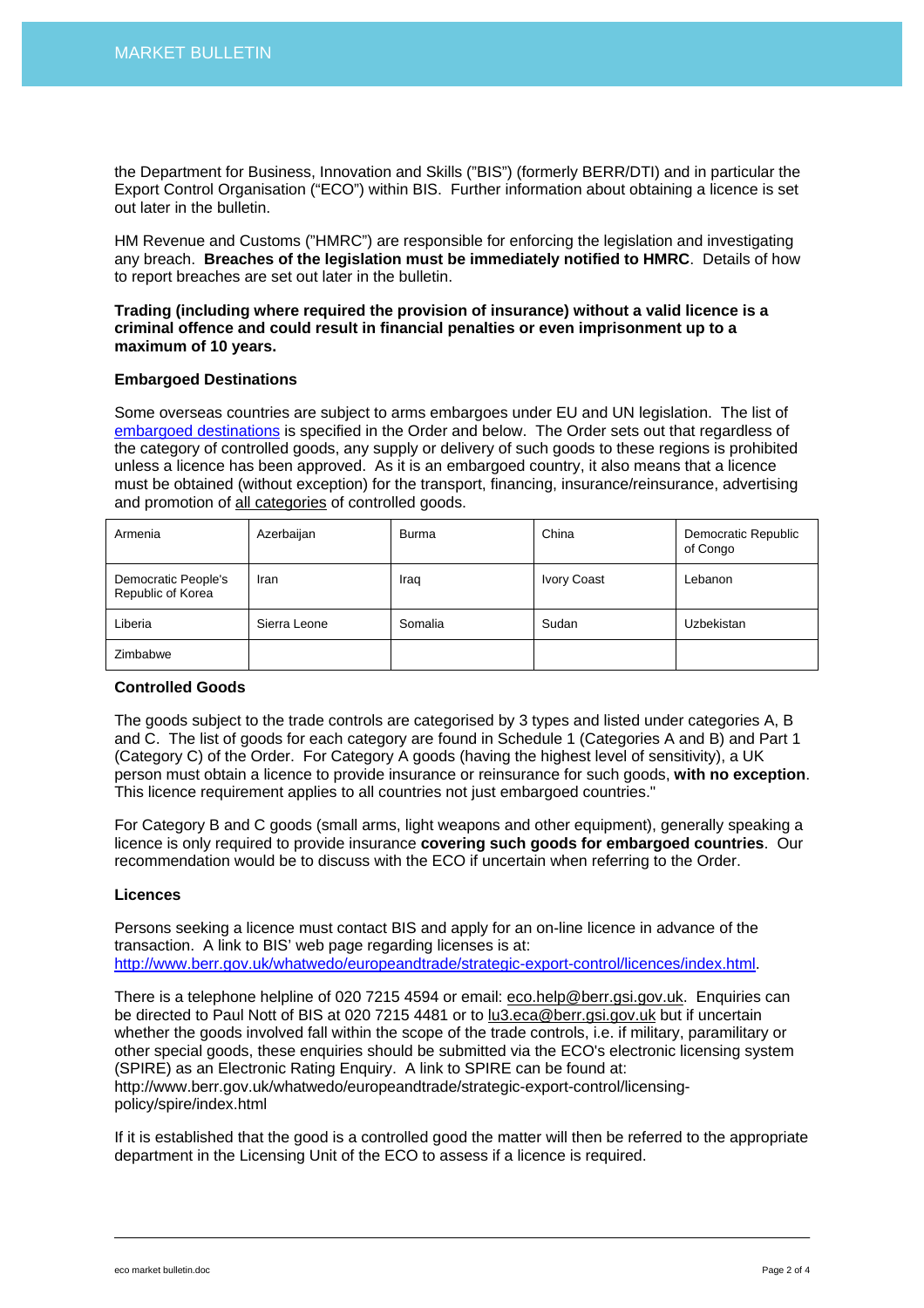There is a requirement that each party subject to the transaction involving controlled goods and or embargoed countries obtains a licence. It has been indicated that one licence may be sufficient to cover all parties involved in an insurance transaction, however this is under consideration by BIS and further clarification will be provided in due course. For the time being therefore, advice should be sought from ECO as to the number of licences required.

# **Reporting**

The legislation dates back to March 2004 and managing agents and brokers should be aware of their duty to report breaches from that time period. In addition to the list of embargoed countries overleaf, Rwanda was listed as an embargoed country until 2008.

As referenced above, reports of breaches of the Order must be made immediately to HMRC. Reports, entitled "Project Brass" should be made in writing to Mr Vivian O'Horo, HMRC, 100 Parliament Street, Westminster, London SW1A 2BQ. Telephone: 020 7147 0476.

International Regulatory Affairs Department should also be advised of any potential breach. Please contact Andy Wragg on 020 7327 6387 or at [andy.wragg@lloyds.com.](mailto:andy.wragg@lloyds.com)

The Market is also reminded that although there is no specific obligation in the FSA Handbook requiring firms to notify them of an ECO breach, Principle 11 requires firms to keep the FSA advised of any relevant issues of which they would normally expect notice.

# **SOCA referrals**

As referenced above, where unlicensed trade is identified, HMRC and the Serious Organised Crime Agency ("SOCA") inform that a report should be made to SOCA under Part 7 of the Proceeds of Crime Act 2002. This is because a breach of the Order is deemed a criminal offence and any money is received in relation to an illegal activity should be reported to SOCA. Advice and assistance on making a referral to SOCA can be obtained from IRA (see contact details below). SOCA referrals or any correspondence on this subject should be entitled PROJECT BRASS. SOCA's web site is [www.soca.gov.uk](http://www.soca.gov.uk/).

In addition, HMRC and SOCA require that any transactions that are circulating without a valid licence should be reported to SOCA under the codeword "Project BRASS" in order that intelligence can be collated.

# **Further information**

It is appreciated that the above guidance may not cover every insurance eventuality and IRA are in the process of working alongside HMRC and BIS to produce more specific guidance about insurance related transactions. In due course, Lloyd's will be linking Crystal to the embargoed countries which fall outside current sanctions legislation.

The ECO has an informative [web site](http://www.berr.gov.uk/whatwedo/europeandtrade/strategic-export-control/index.html), which has detailed guidance regarding compliance, obtaining licences and frequently asked questions. Links to this web site and other relevant organisations are listed in appendix 1

An alert on this subject has also been issued by SOCA and HMRC which provides detail about the Order and compliance. A copy will be forwarded to all compliance officers by way of a separate email.

If further information on this subject is required, please contact Andy Wragg at [andy.wragg@lloyds.com](mailto:andy.wragg@lloyds.com) or on 020 7327 6387 or Rachael Connor at [Rachael.connor@lloyds.com](mailto:Rachael.connor@lloyds.com) or on 020 7327 6380.